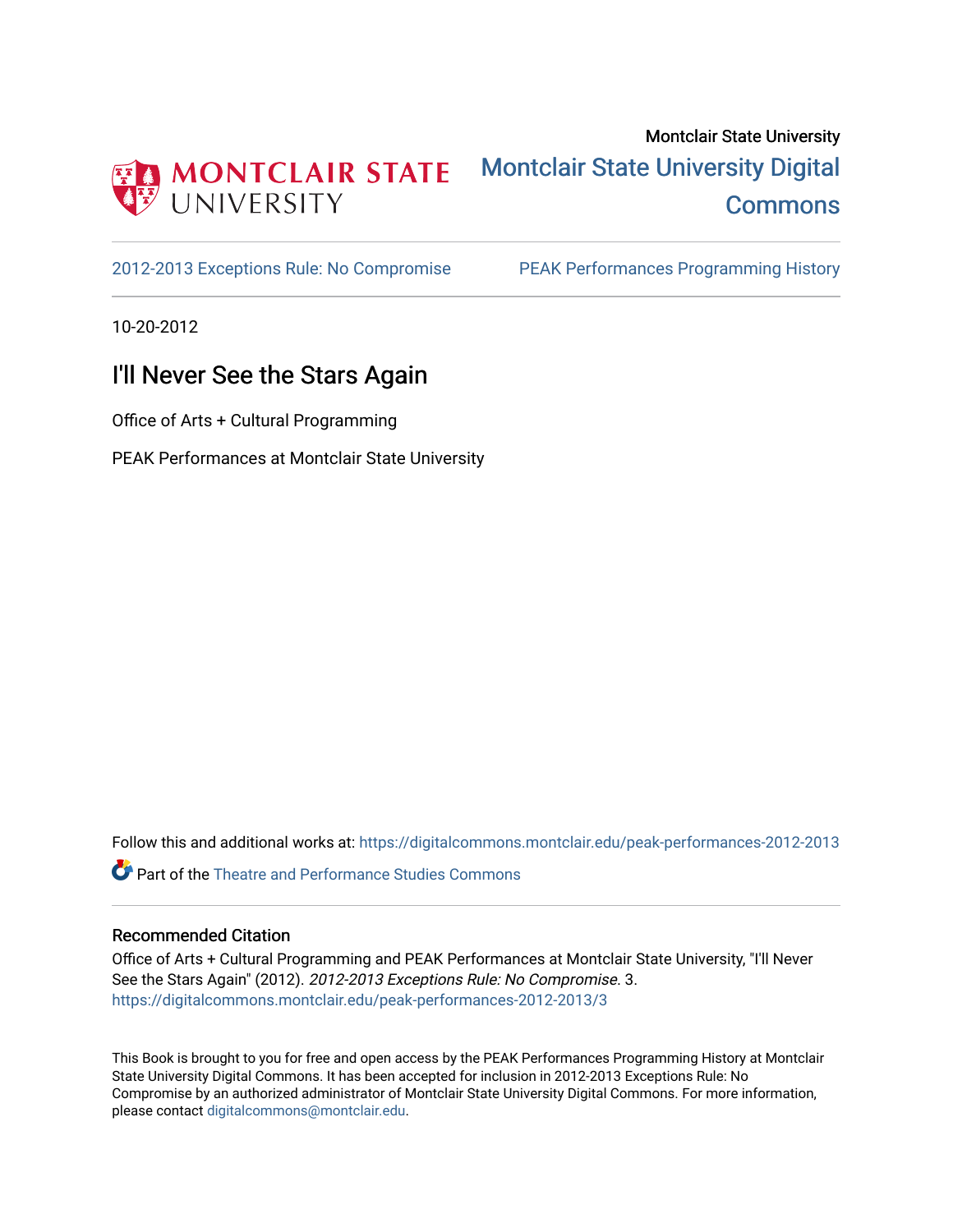keyboard, as an audio engineer, or as a harpsichord technician at the Metropolitan Opera or the Metropolitan Museum of Art Musical Instrument Collection. For this evening's performance he has lent his talents to a variety of technical projects.

**Philip Anderson** (tenor) has been hailed for his "voice of liquid warmth and easy stage presence." He has been a soloist with New York Collegium, Mark Morris Dance Group, Orchestra of St. Luke's, Chatham Baroque, Lionheart, and Piffaro.Anderson received critical acclaim across the United States and Canada for his performance in the title role of *The Play of Daniel* with the NewYork Ensemble for Early Music.

**Peter Becker** (bass-baritone) has performed with the Canadian Opera Company, Glimmerglass Opera,Teatro dell'Opera di Roma, the New York Shakespeare Festival, the Metropolitan Opera Education Program, the Eugene O'Neill Center, and NewYork's Lyric Theater. He has been a guest artist with Tafelmusik, Smithsonian Chamber Players, Magnificat, the Newberry Consort, and at festivals including Spoleto, Caramoor, Aldeburgh, Utrecht, Hong Kong, Jerusalem, and Lille.

**Ryland Angel** (countertenor) has performed with William Christie, Nicholas McGegan, Rene Jacobs, Ivor Bolton, Roy Goodman, Christophe Rousset, Philippe Herreweghe, Jane Glover, Hervé Niquet, and Graeme Jenkins. Recordings include discs of Charpentier, Scarlatti, Lorenzani, Peri, Handel, Beaujoyeux, Purcell, Bach, Buxtehude, Monteverdi, Spears, and film soundtracks of *Le Petit Prince, La Peau,Henry 4th,* and *Machete*. He also maintains an active career as a pop and crossover singer.

**Christa Patton** (harp/recorder) has toured theAmericas, Europe, and Japan with New York's Ensemble for Early Music, Ex Umbris, and Piffaro, the Renaissance Band.As a baroque harpist she has appeared with many of North America's premier early music groups, including Apollo's Fire,The King's Noyse,Toronto Consort, Seattle Baroque Orchestra, La Nef, Parthenia, New York City Opera, Wolf Trap Opera, Tafelmusik, and Opera Atelier.

**Michael Brown** (tenor) has sung Haydn and Mozart operas with the Connecticut Early Music Festival, Mozart's C minor Mass with the American Bach Soloists, and in the Glimmerglass production of *The Coronation of* Poppea at Brooklyn Academy of Music. He concertizes frequently with GwendolynToth, singing Schubert lieder with fortepiano.

**Sarah Chalfy** (soprano) is an active performer on a variety of musical stages, from theaters to concert halls to cabaret and rock venues. She specializes in premiering new works by some of today's most esteemed composers, including the title role in *ADA*, Nellie Bly in *Stunt Girl,* Lori in*Terezin*, and Madeleine X in the world premiere of Michael Gordon's opera *What toWear,* conceived, designed, and directed by avant-garde theater legend Richard Foreman.

**Music** and the Four Nations Ensemble and is a regular **Music Barbara Hollinshead** (mezzo-soprano) has appeared with Tafelmusik, Chatham Baroque,

guest artist with the Folger Consort, Opera Lafayette, and theWashington Bach Consort. The *Washington Post* has described her singing as "precise in pitch, varied in color as the occasion requires, agile in the ornaments intrinsic to baroque music, and deeply expressive of intense, conflicting emotions."

**Motomi Igarashi** (viola da gamba/lirone) studied with Marianne Muller,Wieland Kuijken, and Paolo Pandolfo and lirone with Erin Headley. She has been playing the viola da gamba, violone, the baroque double bass, and lirone withAmerican Classical Orchestra, Concert Royal, Anima, Ars Antiqua, BEMF, Foundling Orchestra, Handel and Haydn Society, Long Island Baroque, Philomel, and Bach Collegium Japan, both on the East Coast and in Japan, in addition toARTEK.

**ARTEK, founded by director Gwendolyn Toth** in 1986, features America's finest singers and instrumentalists in performances of 17thcentury repertoire from Italy and Germany. Audiences loveARTEK concerts for their exciting, dramatic performances of baroque music, with compelling musical settings of beautiful poetry and infectious dance rhythms that infuse the performances with vitality and spirit. In addition to acclaimed performances of *I'll Never See the Stars Again*, highlights of past seasons include standing-ovation performances to sell-out crowds at the Regensburg (Germany)TageAlter Musik Festival (1998 and 2003) and debut performances at the prestigious Boston Early Music Festival (2003) and the Berkeley Early Music Festival (2010). ARTEK toured internationally from 1997 to 2002 with the Mark Morris Dance Group, visiting major venues in the United Kingdom, Italy, and Canada as well as more than 50 of America's premier theaters.ARTEK's recordings of Monteverdi's *Orfeo* and other early Italian repertoire have been widely praised. www.artekearlymusic.org

**Daniel Swenberg** (theorbo) has performed with New York Collegium, Metropolitan Opera, Staatstheater Stuttgart, New York City Opera, the Mark Morris Dance Group, Stadttheater Klagenfurt, Tafelmusik, Opera Atelier, Violons du Roy, and Piffaro. He has accompanied Renée Fleming and Kathleen Battle at Carnegie Hall and has received awards from the Belgian American Educational Foundation (2000) and a Fulbright Scholarship (1997).

**Vita Wallace** (violin) has performed and recorded extensively as a baroque violinist and as violinist of the Orfeo Duo.The Duo's latest CD, described as "daring and fresh" by the *National Post*, features the complete Schumann sonatas on period instruments, on the unedited Unacorda label.Their other recordings have been described as "impassioned and deeply involving…strangely moving" (*American Record Guide*),"excellent" (*BBC Music Magazine*), and "magnificent" (*ClassicsToday*).

**Charles Weaver** (lute/guitar/theorbo) has performed with Early Music New York, Hesperus, Piffaro, Parthenia, Chamber Music Society of Lincoln Center, the Folger Consort, ARTEK, Musica Pacifica, Quicksilver, and Mercury Baroque.The *NewYorkTimes* has noted his "agile lute and Baroque guitar accompaniments." He has worked as a vocal coach at theWesternWindWorkshop in Ensemble Singing, the Queens College Baroque OperaWorkshop, and theYale Baroque Opera Program.

### **PROGRAM NOTES**

**Dongsok Shin** (Technical Assistance) is normally found performing behind an early



*I'll Never See the Stars Again* was first performed in Manhattan at a small off-off-Broadway venue as a collaboration between GwendolynToth and Martin L. Platt, noted stage director/producer and founder of the Alabama Shakespeare Festival.The production was an experiment in presenting old music with innovative modern staging.Designed as a musical pastiche of some ofARTEK's favorite madrigals of the great early baroque composer Claudio Monteverdi, it was intended to connect modern audiences emotionally with the emotions of people living 400 years in the past. Following its NewYork premiere,ARTEK went on to perform the show at NewYork's off-Broadway MazerTheater, where the *NewYorkTimes* drama critic Margo Jefferson proclaimed the work "an enchanting theater piece," and at the Bloomington Early Music Festival and the Edinburgh Fringe Festival for a two-week run, receiving high accolades. For the current production,ARTEK has expanded the length of the show, and the outstanding director Paul Peers has reinvigorated the staging, bringing even more drama and passion into the entire work.

### **ABOUT THE ARTISTS**

Oh Theseus, my Theseus! Yes, I call you mine, for you are still mine, even though, cruel one, you flee from my sight. Come back, my Theseus, Come back,Theseus, oh god! Turn around and look upon the woman who left her country and kingdom for you, and who on these very shores must leave her bare bones as food for wild beasts. OhTheseus, oh myTheseus, if you knew, oh god, if you only knew, alas, how distressed Poor Ariadne is, perhaps, perhaps repentant you would turn your prow towards the shore. But in the gentle breeze you sail happily away, while I am left weeping here; For you Athens is preparing proud and mighty celebrations, but I remain, food for animals on the deserted shore. Your aged father you will happily embrace, but I shall never see you again, oh my mother and father.

ARTEK performs courtesy of GemsliveArtist Management, a project of Gotham Early Music Scene; Gene Murrow, director; Wendy Redlinger, artist manager.

**Gwendolyn Toth** (Concept/harpsichord/ Arianna) is recognized as an outstanding performer on early keyboard instruments, performing in early music festivals in Boston; Utrecht, Holland; and the Czech Republic and on radio networks in Holland, Germany, France, andAmerica's National Public Radio. In addition to her work with ARTEK, she has appeared as a conductor at the Brooklyn Academy of Music, Sadler's Wells Theatre in London, University of Salisbury, and other venues.

**Martin L. Platt** (Concept/Direction) is a Beverly Hills, CA, native whose high school classmates included Richard Dreyfuss and Albert Brooks. In 1971 he founded the Alabama Shakespeare Festival, where he served as artistic director for 18 years. Since then, he has directed operas in Birmingham; plays in London, Spain, and Vienna; and plays and musicals in New York. Recently he was chosen as artistic director of the OlneyTheater in Maryland.

**Eric Cornwell** (Concept/Original Lighting) has been designing lighting and software for more than 30 years. He is based in the New York City area, and his lighting and software have been seen on Broadway, across North America, and around the world. Software creations include Express-Track,Virtual Light Lab,Virtual Magic Sheet, and the Pocket Lighting line of software for the Newton, Palm Pilot, and iPhone/iPad. He also teaches technical production and lighting design.

**Paul Peers** (Stage Director) initially trained in the Japanese performing art of Kenbu (sword dance). His opera-directing debut was Händel's *Xerxes* for Grammy-nominated Boston Baroque, and he has directed in Australia, Germany, and NewYork off-off Broadway. In 2012 he was offered a residency at the 3-Legged DogArt and Technology Center in New York, to develop a piece about Mata Hari, fusing opera, physical theater, and video art. In 2013 he will direct Mozart's *Die Zauberflöte* for Utah Opera andTan Dun's *Tea:A Mirror of Soul* forVancouver Opera.

**Gayle Jeffery** (Production Manager/ Lighting Design) has extensive experience in technical theater that includes sound, lighting, and projection design and stage and production management for opera, dance, performance art, concerts,musicals, and drama. She has been general manager for an Edinburgh Fringe Festival venue, managing director of the Bronx Opera Company, and production manager for IceTheatre of NewYork and *Mandy Patinkin in Concert.*

**Carol Sherry** (Costume Design) has worked on *Flamingo Court* at NewWorld Stages, *Fabuloso* by John Kolvenbach and *The George Place* by David Johnston at Wellfleet Harbor Actors Theater, and *The Bubble* and *Gemini the Musical* for NewYork MusicalTheatre Festival. She also designs wigs and worked with *Forbidden* **Broadway** for 11 years. Previously, she designed ARTEK's costumes for Monteverdi's opera *Orfeo*.

### *1. Lamento d'Arianna: Lasciatemi morire*

*Lasciatemi morire. E chi volete voi che mi conforte In così dura sorte, In così gran martire? Lasciatemi morire.*

*2. Una donna fra l'altre Una donna fra l'altra honesta e bella Vidi nel choro di bellezza adorno L'armi vibrar, mover il piede intorno, Feritrice d'amor, d'amor rubella. Uscian dal caro viso auree quadrella, E'n quella notte che fe' invidia e scorno Col sol de'suoi belli occhi al chiaro giorno, Si rese ogn'alma spettatrice ancella. Non diede passo all'hor che non ferisce, Né girò ciglio mai che non sanasce, Né vi fu cor che'l suo ferir fugisce; Non ferì alcun che risanar bramasce, Né fu sanato alcun che non languisce, Né fu languente al fin che non l'amasce.*

### *3. Non è di gentil core*

*Non è di gentil core Chi non arde d'amore; Ma voi chi del mio cor l'anima sete E nel foco d'amor lieta godete Gentil al par d'ogn'altre havete il core Perche ardete d'amore Dunque non è, non è di gentil core Chi non arde d'amore.*

### *4. Lamento d'Arianna: O Teseo*

*OTeseo, oTeseo mio! Sì,che mio ti vo' dir,ché mio pur sei, Benché t'involi, ahi crudo, a gli occhi miei. Volgiti,Teseo mio, VolgitiTeseo, o Dio! Volgiti indietro a rimirar colei Che lasciato ha per te la patria e'l regno, E'n quest' arene ancora Cibo di fere dispietate e crude Lascerà l'ossa ignude. OTeseo, oTeseo mio, Se tu sapessi, o Dio, Se tu sapessi, oimè,come s'affanna La poverà Arianna, Forse, forse pentito Rivolgeresti ancor la prora al lito. Ma con l'aure serene Tu te ne vai felice ed io qui piango. A te prepara Attene Liete pompe superbe, ed io rimango Cibo di fere in solitarie arene. Te l'un e l'altro tuo vecchio parente Stringeran lieto, ed io Più non vedrovi, o madre, o padre mio.*

Leave me to die. And who do you think will console me in such a harsh fate, in such bitter torment? Leave me to die.

He is not noble-hearted who does not burn with love; but you, the soul of my heart, and who happily rejoices in the fire of love, you have a heart as noble as any, since you burn with love. Therefore, he is not noble-hearted who does not burn with love.

A lady, chaste and lovely, I spied among the others in the choir adorned with beauty; weapons brandished, she moved about, love's wounder, rebellious to love. Arrows of gold came forth from that dear face, and in that night, which shamed the envious day with the light of her sun-bright eyes, each beholding soul was made her servant. No stroke she gave then that did not wound, nor raised an eyebrow that did not cure, nor was there any heart that would escape its not one of the wounded wished to heal, nor was any healed that did not languish, and not one languished that at the last did not love her. wound;

### **SONG TEXTS AND TRANSLATIONS**